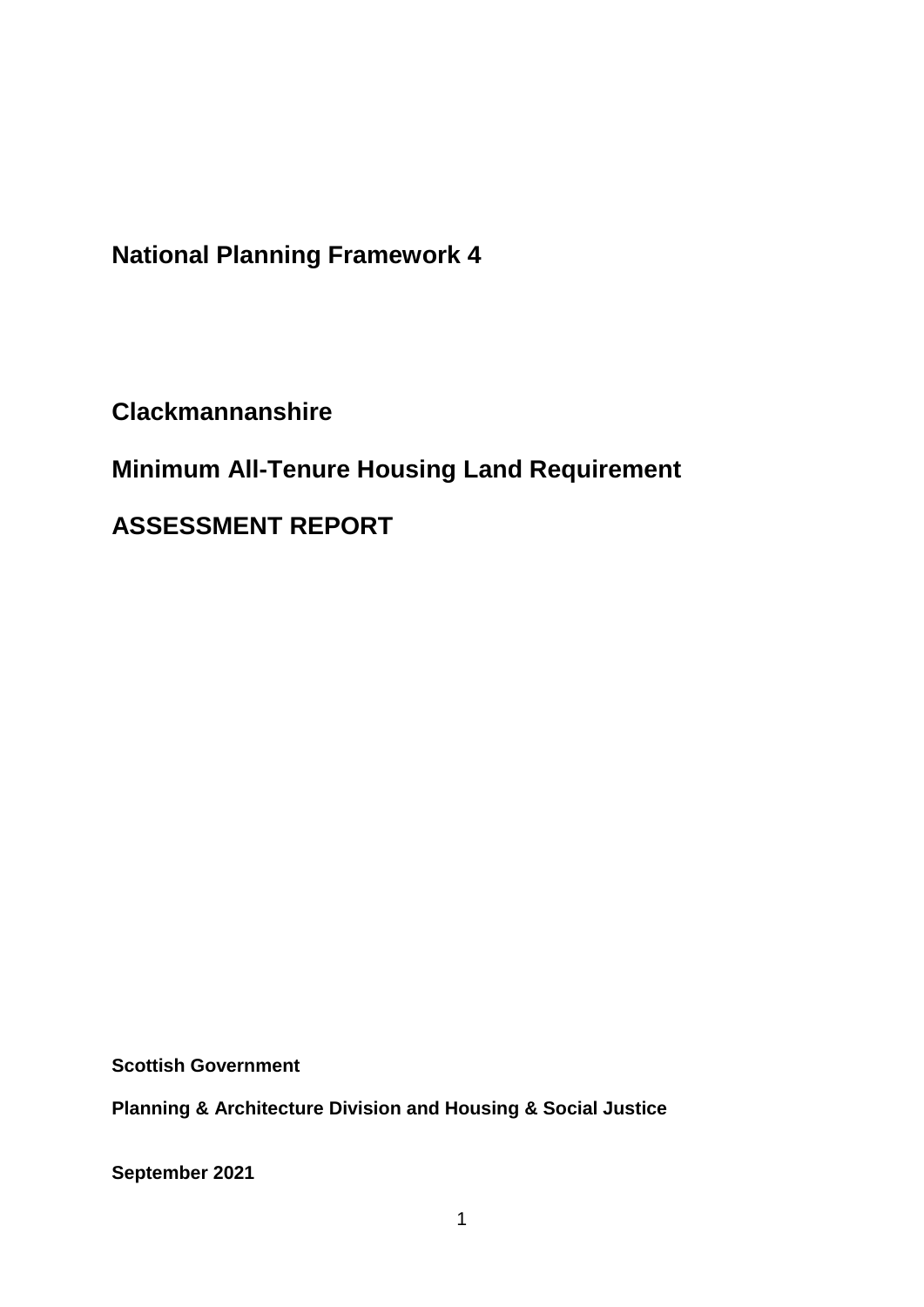# **CORE OUTPUTS ASSESSMENT**

#### **1 Locally Adjusted Estimate**

|                  | <b>Initial</b><br><b>Default</b> | Locally<br><b>Adjusted</b> |
|------------------|----------------------------------|----------------------------|
|                  | Estimate   Estimate              |                            |
| Clackmannanshire | 450                              | 1,500                      |

The locally adjusted estimate of 1,500 units compares to an initial default estimate of 450 units. It is principally driven by existing housing need. Although the authority's written response references a potential 2,000 estimate, the 1,500 was confirmed in a follow-up discussion as that to be used.

The locally adjusted estimate is benchmarked against a long-term average completion rate of 201 per annum between 1997-2019 from the 2020 Housing Land Audit. Scottish Government data on completions (2010-2019) of 1,145 units is not referenced in the Council response but was noted as comparable in a follow up discussion [\(Housing statistics quarterly update: new housebuilding](https://www.gov.scot/publications/housing-statistics-for-scotland-new-house-building/)  [and affordable housing supply -](https://www.gov.scot/publications/housing-statistics-for-scotland-new-house-building/) gov.scot (www.gov.scot)).

#### **2 Household Projections (Newly-Forming Households)**

The National Records of Scotland (NRS) 2018-based high migration variant has been used by the Council. The single year data are entered correctly in the Excel Calculator. This takes the number of newly-forming households to a figure of 300 over ten years compared to the default figure of 200.

The reasons that the authority give for using the higher migration variant include:

- An increased employment based i.e. the Stirling and Clackmannanshire City Region Deal, a Wellbeing Economy project, the Forth Valley Regional Economic Strategy and Recovery Plan and the Regional Spatial Strategy.
- Improvements in public transport (e.g. the new rail halt at Clackmannan).
- A possible shift to home working and country-side living as a result of the COVID-19 Pandemic.
- The difference between using the principal and high migration variants is only +81 over 10 years.

| Household Projection: Default Compared to Adjusted Estimates |                |                 |  |
|--------------------------------------------------------------|----------------|-----------------|--|
|                                                              | <b>Default</b> | <b>Adjusted</b> |  |

|                  | Default | Adiusted |
|------------------|---------|----------|
| Clackmannanshire | 200     | 300      |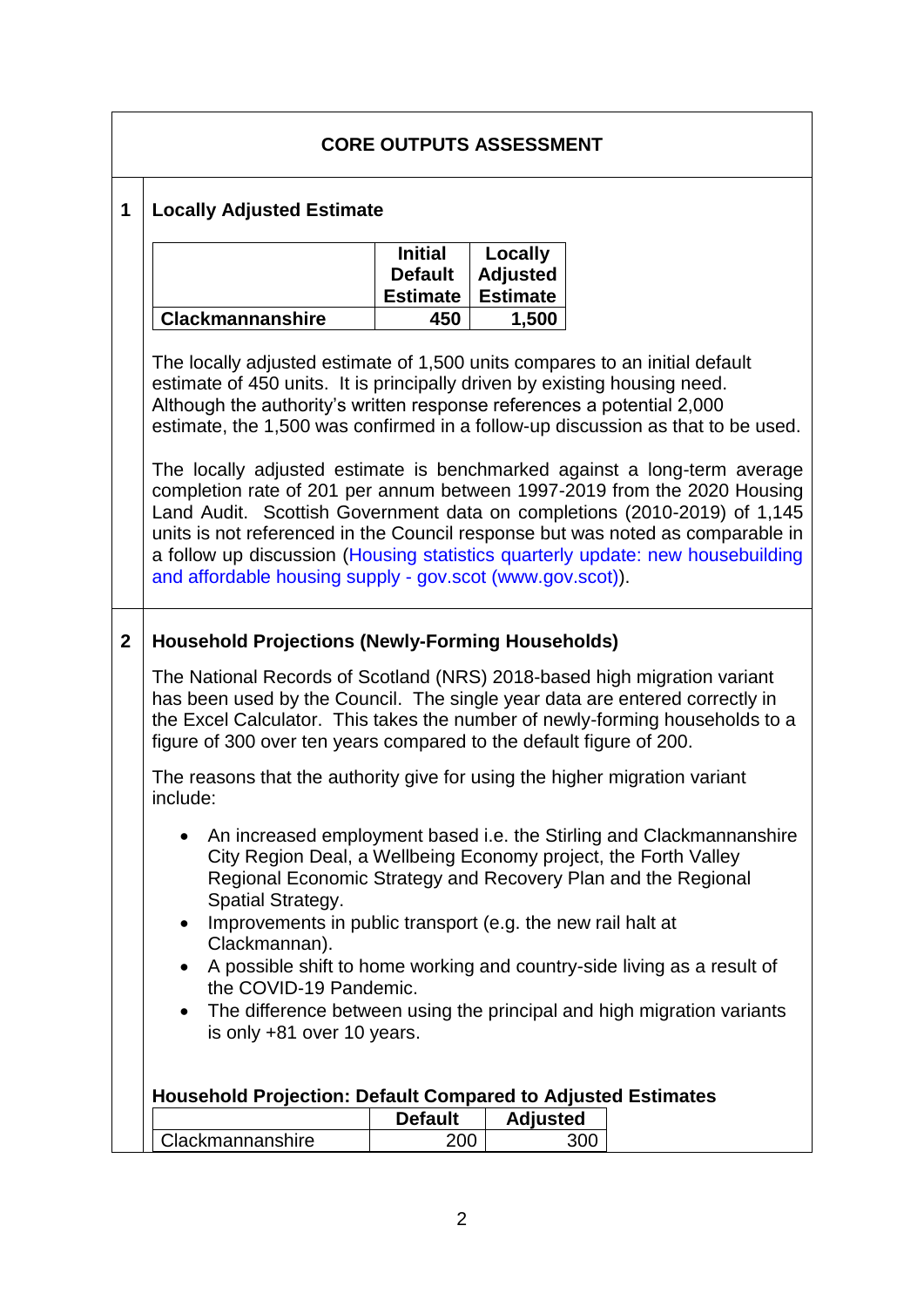# **3 Existing Housing Need**

#### **Existing Housing Need: Default Compared to Adjusted Estimates**

|                         | <b>Default</b> | Adjusted |
|-------------------------|----------------|----------|
| <b>Clackmannanshire</b> | 150            |          |

The Council's adjusted existing housing need estimate is based on current housing waiting list for non-transfer tenants. However, the Council also note that there will also be some of the 900 on the waiting list who will solve their own housing need by themselves in the existing market or move away and a downward adjustment would normally be done for this.

In follow-up information, the Council indicate that in their previous Housing Need and Demand Assessment (HNDA) they made an assumption of the number of applications withdrawn from the waiting list of around 5% net loss. However, they note that for this exercise, due to timescales, they have not factored in additional people on the waiting list with Registered Social Landlords. They refer that the 900 is an underestimate, it is a fluid number and should be treated as an average at any time. Whilst the 900 figure is therefore a conservative estimate, the expectation is this will be analysed in detail for the next HNDA, Local Housing Strategy and Local Development Plan.

# **4 Flexibility Allowance**

The Council uses the urban flexibility classification of 25%.

# **CORE PROCESSES ASSESSMENT**

# **1 Using the Response Template and Excel Calculator**

The Council has used the Response Template and, in the main, have completed it correctly. The word limit has not been exceed. A copy of the Excel Calculator has been submitted.

# **2 Housing Market Partnership and Stakeholders Involvement**

The HMP members are Clackmannanshire Council, Homes for Scotland (HfS), Kingdom Housing Association, Allanwater, Campion Homes and Keepmoat Homes.

An initial meeting of the Clackmannanshire HMP was held on 21 April, 2021. The HMP did not agree the adjusted estimate.